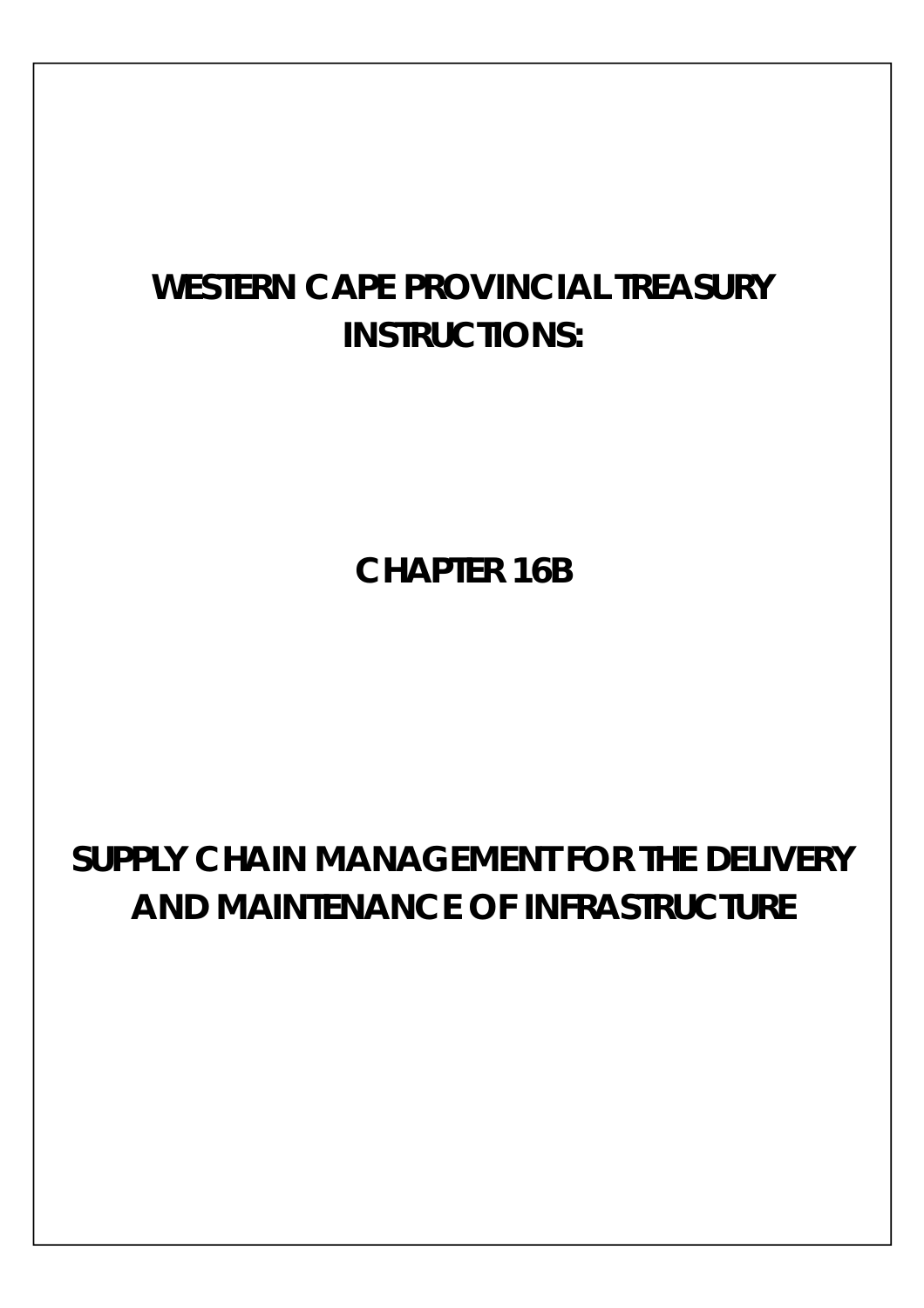# **WESTERN CAPE PROVINCIAL TREASURY INSTRUCTIONS: CHAPTER 16B**

\_\_\_\_\_\_\_\_\_\_\_\_\_\_\_\_\_\_\_\_\_\_\_\_\_\_\_\_\_\_\_\_\_\_\_\_\_\_\_\_\_\_\_\_\_\_\_\_\_\_\_\_\_\_\_\_\_\_\_\_\_\_\_\_\_\_\_\_\_\_\_\_\_\_\_\_\_\_

# **SUPPLY CHAIN MANAGEMENT FOR THE DELIVERY AND MAINTENANCE OF INFRASTRUCTURE**

### **1 DEFINITIONS**

In these Provincial Treasury Instructions, unless the context indicates otherwise, a word or expression to which a meaning has been assigned in the Act and Treasury Regulations, has the same meaning, and –

"**client**" means the institution which is ultimately responsible and accountable for the delivery of services and their organisational strategy, service and delivery plans and annual performance plans;

"**control budget**" means the amount of money which is allocated or made available by the client to deliver or maintain infrastructure associated with a project or package including site costs, professional fees, all service and planning charges, applicable taxes, risk allowances and provision for price inflation which may be adjusted by the client from time to time;

"**construction procurement**" means procurement in the construction industry, including the invitation, award and management of contracts;

"**construction industry**" means the broad conglomeration of industries and sectors which add value in the creation and maintenance of fixed assets within the built environment;

"**custodian**" means the provincial department designated in terms of the Government Immoveable Asset Management Act 2007 (Act 19 of 2007) to act as the caretaker of infrastructure throughout its lifecycle;

**"day-to-day maintenance"** means maintenance that takes place on an *ad hoc* basis including minor repairs, modifications or replacements;

**"emergency maintenance"** means repairs which are unforeseen and require urgent attention due to the presence of, or the imminent risk of, an extreme or emergency situation arising from one or more of the following:

- (a) human injury or death;
- (b) human suffering or deprivation of human rights;
- (c) serious damage to property or financial loss;
- (d) livestock or animal injury, suffering or death;
- (e) serious environmental damage or degradation; or
- (f) interruption of essential services;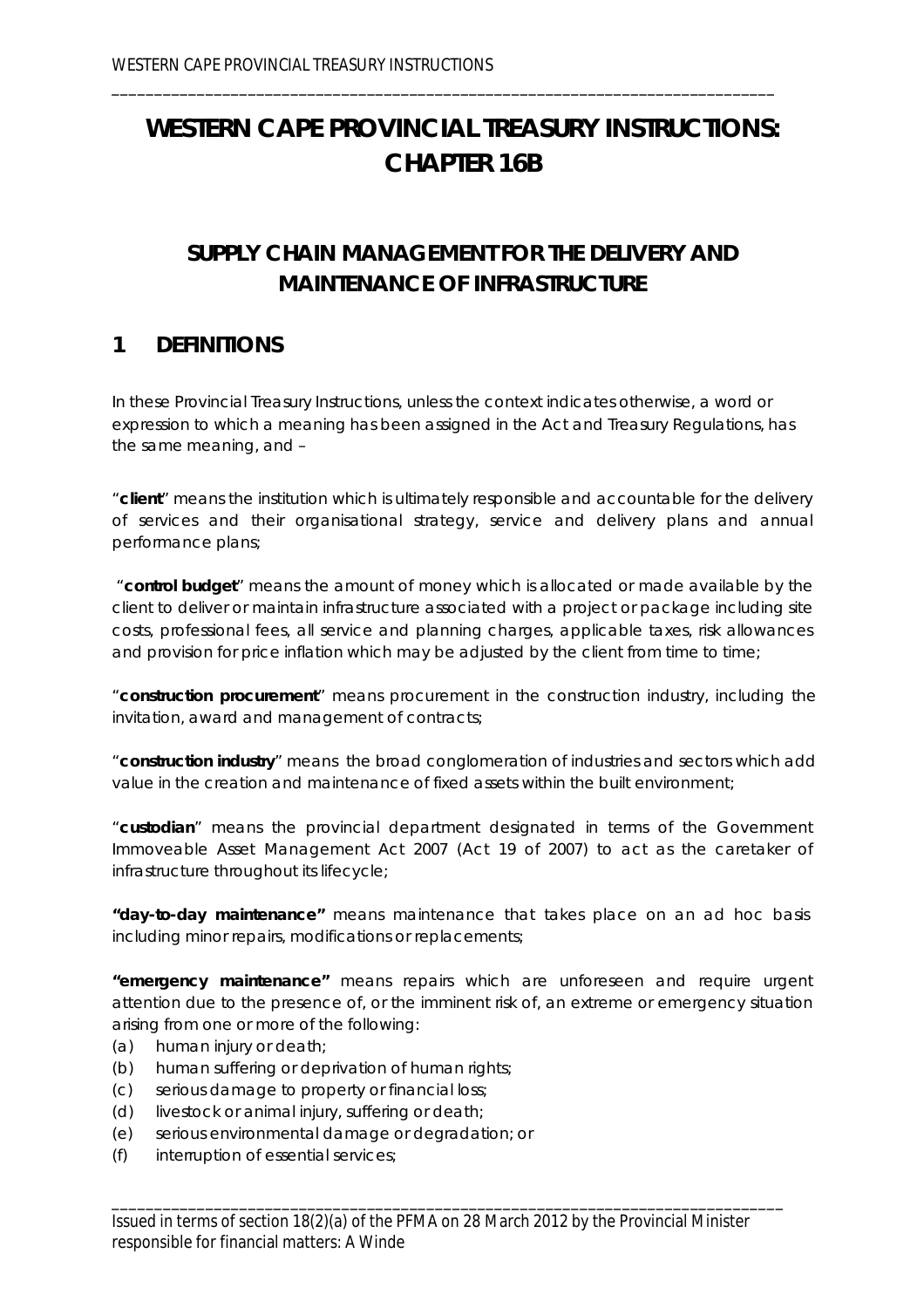"**framework agreement**" means an agreement between an institution and one or more contractors, the purpose of which is to establish the terms governing task, batch or package orders to be awarded during a given period, in particular with regard to price and, where appropriate, the quantity envisaged;

\_\_\_\_\_\_\_\_\_\_\_\_\_\_\_\_\_\_\_\_\_\_\_\_\_\_\_\_\_\_\_\_\_\_\_\_\_\_\_\_\_\_\_\_\_\_\_\_\_\_\_\_\_\_\_\_\_\_\_\_\_\_\_\_\_\_\_\_\_\_\_\_\_\_\_\_\_\_

**"gate":** a control point at the end of a process where a decision is required before proceeding to the next process

**''gateway review''** means a review of the available information at a gate upon which a decision to proceed or not to the next process is based

"**implementer**" means an institution responsible for the delivery of infrastructure or maintenance projects;

**"infrastructure"** means fixed assets that are constructed or result from construction operations including:

- (a) buildings, structures and facilities;
- (b) water supply, sanitation, electricity supply, transportation and storm water drainage systems; and
- (c) the related permanent fixtures that cannot be readily or economically removed or reused;

"**institution**" means a provincial department, or public entity listed in Schedule 3C of the Act;

**"maintenance"** means the combination of all technical and associated administrative actions during an item's service life with the aim of retaining it in a state in which it can perform its required functions

**"major capital project"** means a project or a series of related packages involving the construction, alteration, extensions, refurbishment or the rehabilitation of infrastructure on a single site having an estimated control budget inclusive of VAT of R75 million or more;

**"package"** means works which have been grouped together for delivery under a single contract or a package order;

**"procurement"** means the process which creates, manages and fulfils contracts relating to the provision of goods, services and engineering and construction works or disposals, or any combination thereof;

**"order"** means the instruction to provide goods, services or works under a framework agreement;

**"quality"** means the totality of features and characteristics of a product or service that bear on its ability to satisfy stated or implied needs;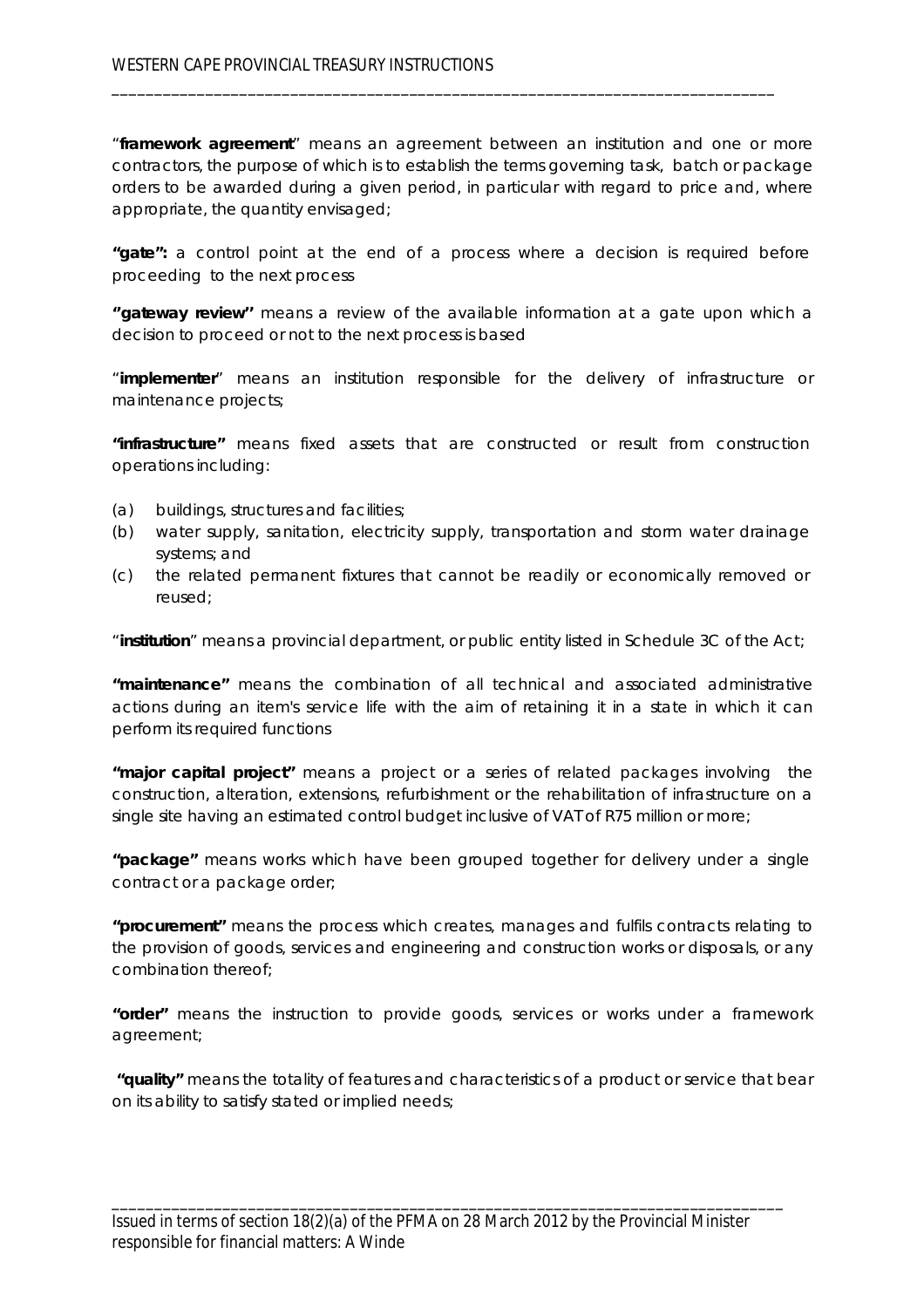**"routine maintenance"** means regular ongoing maintenance necessary to keep infrastructure operating and to prevent premature failure including repairs;

\_\_\_\_\_\_\_\_\_\_\_\_\_\_\_\_\_\_\_\_\_\_\_\_\_\_\_\_\_\_\_\_\_\_\_\_\_\_\_\_\_\_\_\_\_\_\_\_\_\_\_\_\_\_\_\_\_\_\_\_\_\_\_\_\_\_\_\_\_\_\_\_\_\_\_\_\_\_

"**Service Delivery Agreement**" means an agreement between two or more organs of state setting out the terms and conditions, and roles and responsibilities with respect to the delivery or maintenance of infrastructure which promotes and facilitates inter-institutional relations and the principles of participation, co-operation and co-ordination; and

**"scheduled maintenance"** means maintenance projects flowing out of condition assessments or life cycle planning and which are included in a list in the User Asset Management Plan.

# **2 APPLICATION**

These Provincial Treasury Instructions apply to institutions engaged in the delivery and maintenance of infrastructure as clients, implementers or custodians.

# **3 INFRASTRUCTURE DELIVERY MANAGEMENT SYSTEM**

- 3.1 Accounting officers and accounting authorities must:
	- (a) establish and implement an infrastructure delivery management system in accordance with the relevant provisions of the Provincial Treasury's Standard for an Infrastructure Delivery Management System and assume responsibility for the functionaries as set out in Table 1; and
	- (b) assume responsibility for the different types of maintenance as set out in Table 2.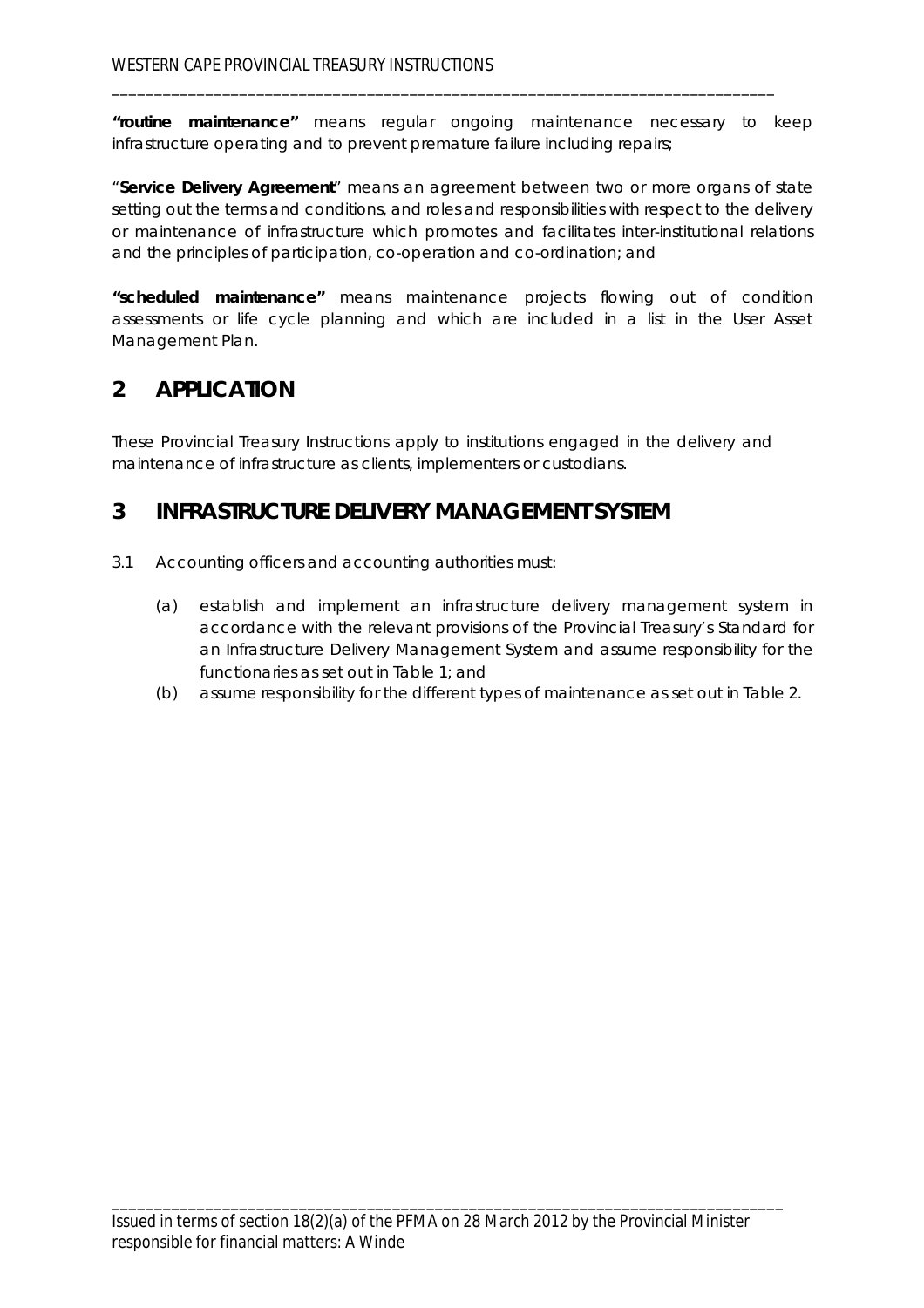| <b>Functionary</b> | Service area                  | <b>Institution</b>                       |  |  |
|--------------------|-------------------------------|------------------------------------------|--|--|
| Client             | Housing and serviced<br>sites | Department of Human Settlements          |  |  |
|                    | <b>Health facilities</b>      | Department of Health                     |  |  |
|                    | Education facilities          | <b>Education Department</b>              |  |  |
|                    | Transport infrastructure      | Department of Transport and Public Works |  |  |
|                    | Accommodation                 | Relevant provincial department or        |  |  |
|                    | (office, residential, etc.)   | Schedule 3C entities                     |  |  |
| Implementer        | Health and education          | Department of Transport and Public Works |  |  |
|                    | facilities, transport         |                                          |  |  |
|                    | infrastructure and            |                                          |  |  |
|                    | accommodation                 |                                          |  |  |
|                    | Housing and serviced          | Department of Human Settlements          |  |  |
|                    | sites                         |                                          |  |  |
| Custodian          | Health and education          | Department of Transport and Public Works |  |  |
|                    | facilities, transport         |                                          |  |  |
|                    | infrastructure, and           |                                          |  |  |
|                    | accommodation                 |                                          |  |  |
|                    | Housing and serviced          | Department of Human Settlements          |  |  |
|                    | sites                         |                                          |  |  |

TABLE 1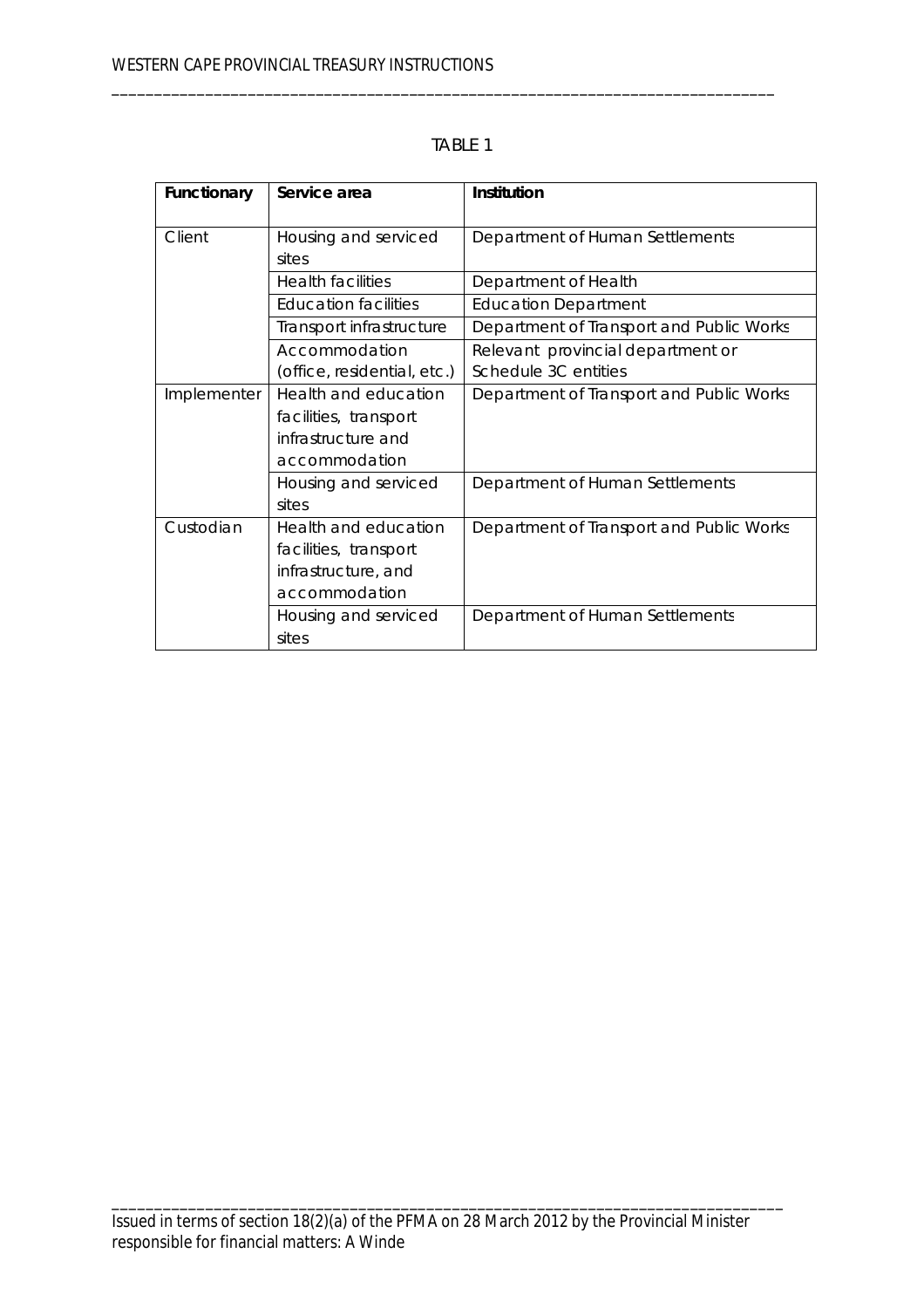#### Table 2

| Maintenance | Service area                             |                             |                             |                          |                             |  |  |
|-------------|------------------------------------------|-----------------------------|-----------------------------|--------------------------|-----------------------------|--|--|
| type        | <b>Health facilities</b>                 | <b>Education facilities</b> | Transport                   | Social rental            | <b>Accommodation</b>        |  |  |
|             |                                          |                             | infrastructure              | housing stock            | (office, residential,       |  |  |
|             |                                          |                             |                             |                          | $etc.$ )                    |  |  |
| Scheduled   | Department of Transport and Public Works |                             |                             |                          | Department of               |  |  |
|             |                                          |                             |                             |                          | <b>Transport and Public</b> |  |  |
|             |                                          |                             |                             |                          | <b>Works</b>                |  |  |
| Routine     | Department of                            | Overseen by                 |                             |                          |                             |  |  |
|             | Health -                                 | Education                   |                             |                          | Institution or              |  |  |
|             | appropriate                              | Department but              |                             |                          | Department of               |  |  |
|             | workshop, located                        | prioritised,                |                             | Department of            | <b>Transport and Public</b> |  |  |
|             | within specific                          | managed and                 | Department of               | <b>Human Settlements</b> | <b>Works</b>                |  |  |
|             | hospitals or central                     | implemented by              | <b>Transport and Public</b> |                          |                             |  |  |
|             | workshops located                        | the school itself or        | Works                       |                          |                             |  |  |
|             | across the province                      | by a contractor             |                             |                          |                             |  |  |
| Day-to-day  |                                          | appointed by                |                             |                          | Institution or              |  |  |
|             | Department of                            | Education                   |                             |                          | Department of               |  |  |
|             | Health or                                | Department                  |                             |                          | <b>Transport and Public</b> |  |  |
|             | Department of                            |                             |                             |                          | <b>Works</b>                |  |  |
| Emergency   | Transport and                            | Department of               |                             |                          | Department of               |  |  |
|             | <b>Public Works</b>                      | Transport and               |                             |                          | <b>Transport and Public</b> |  |  |
|             |                                          | <b>Public Works</b>         |                             |                          | <b>Works</b>                |  |  |

Issued in terms of section 18(2)(a) of the PFMA on 28 March 2012 by the Provincial Minister responsible for financial matters: A Winde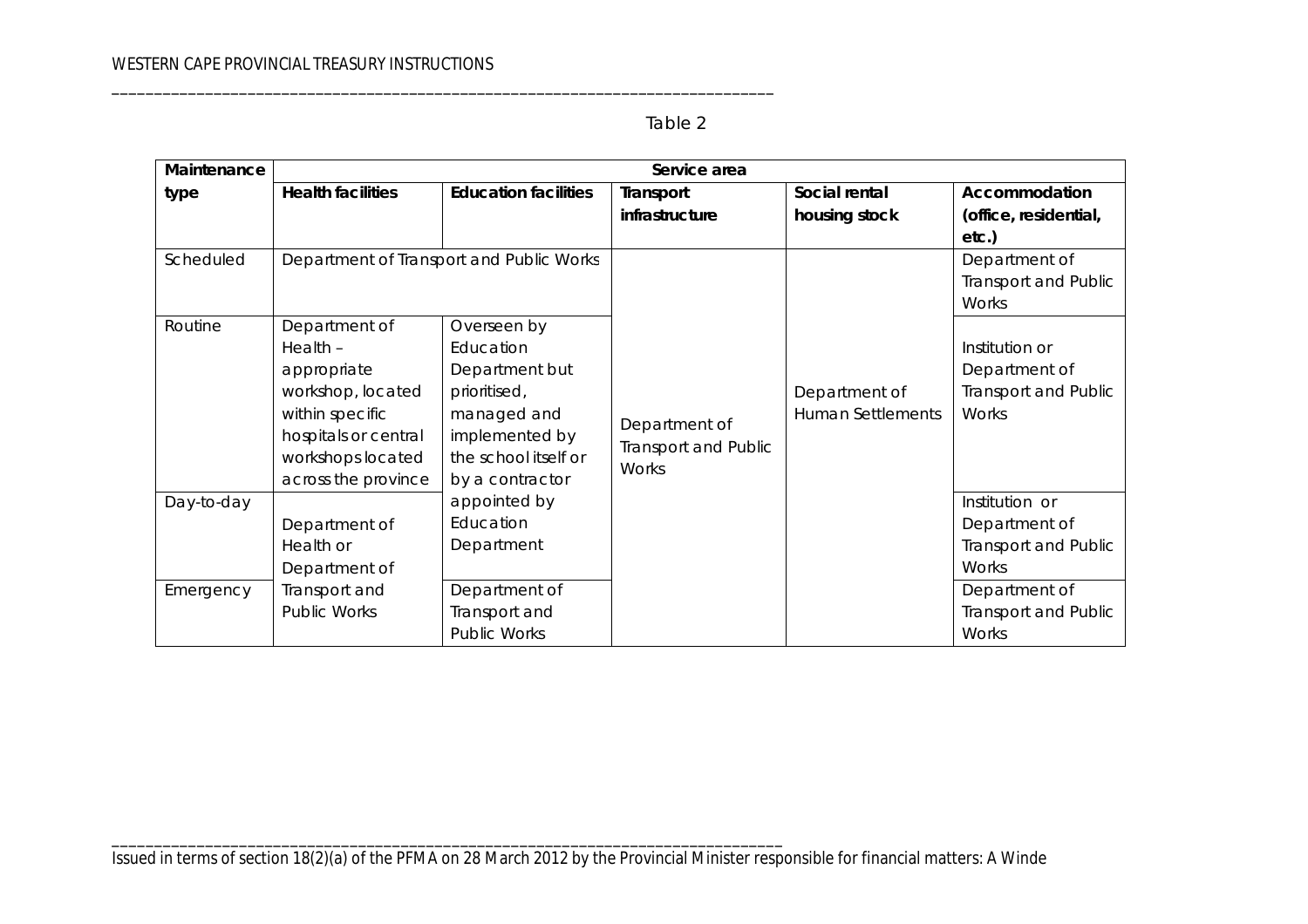- 3.2 Notwithstanding the provisions of paragraphs 3.1:
	- (a) the Department of Transport and Public Works may:
		- (i) where it has insufficient capacity to act as an implementer, assign its responsibilities to another organ of state through a Service Delivery Agreement; or

- (ii) if a school makes a substantial financial contribution to a project and subject to the approval of the Education Department, assign its responsibilities to act as an implementer, to a School Governing Body established in terms of section 16 of the South African Schools Act, 1996 (Act No. 84 of 1996) subject to the provisions of paragraph 7.
- (b) the Department of Human Settlements may assign its responsibilities to act as an implementer to a municipality through a Service Delivery Agreement; and
- (c) an institution may, in the case of emergency maintenance where immediate repairs are essential, proceed with effecting of repairs or measures to arrest further damage or losses provided that:
	- (i) the official delegated by the Department of Transport and Public Works to deal with emergency maintenance for that institution confirms that the Department is not in a position to effect the necessary repairs or such official cannot be contacted; and
	- (ii) such repairs and measures can be effected within 48 hours.
- 3.3 Notwithstanding the provisions of paragraph 3.1, where the delivery or maintenance of infrastructure is fully financed by means of a grant in accordance with a technical assistance agreement in terms of the Reconstruction and Development Programme Act, 1994 (Act 7 of 1994), the provisions of paragraph 4.7 of Chapter 16A must be applied.
- 3.4 Accounting officers and accounting authorities must:
	- (a) delegate responsibility for the performance of duties assigned to a client, implementer or custodian in terms of the standard referred to in 3.1a) to suitable units within their institution;
	- (b) delegate responsibility for the different types of maintenance to suitable units within their institution; and
	- (c) where alternative arrangements for routine and day to day maintenance are provided for in Table 2, allocate responsibilities for such maintenance in terms of a Service Delivery Agreement with the Department of Transport and Public Works.
- 3.5 All major capital projects must be subjected to an independent gateway review prior to the acceptance of the concept report at the end of stage 4 in accordance with the provisions of the standard referred to in paragraph 3.1(a).
- 3.6 Matters of dispute, non-compliance or negligence on the part of different institutions in performing their duties as client, implementer or custodian shall, subject to the provisions of the Intergovernmental Relations Framework Act, 2005 (Act 13 of 2005) be submitted to the head of Provincial Treasury for resolution, provided that such institutions have used their best endeavours to resolve differences on an amicable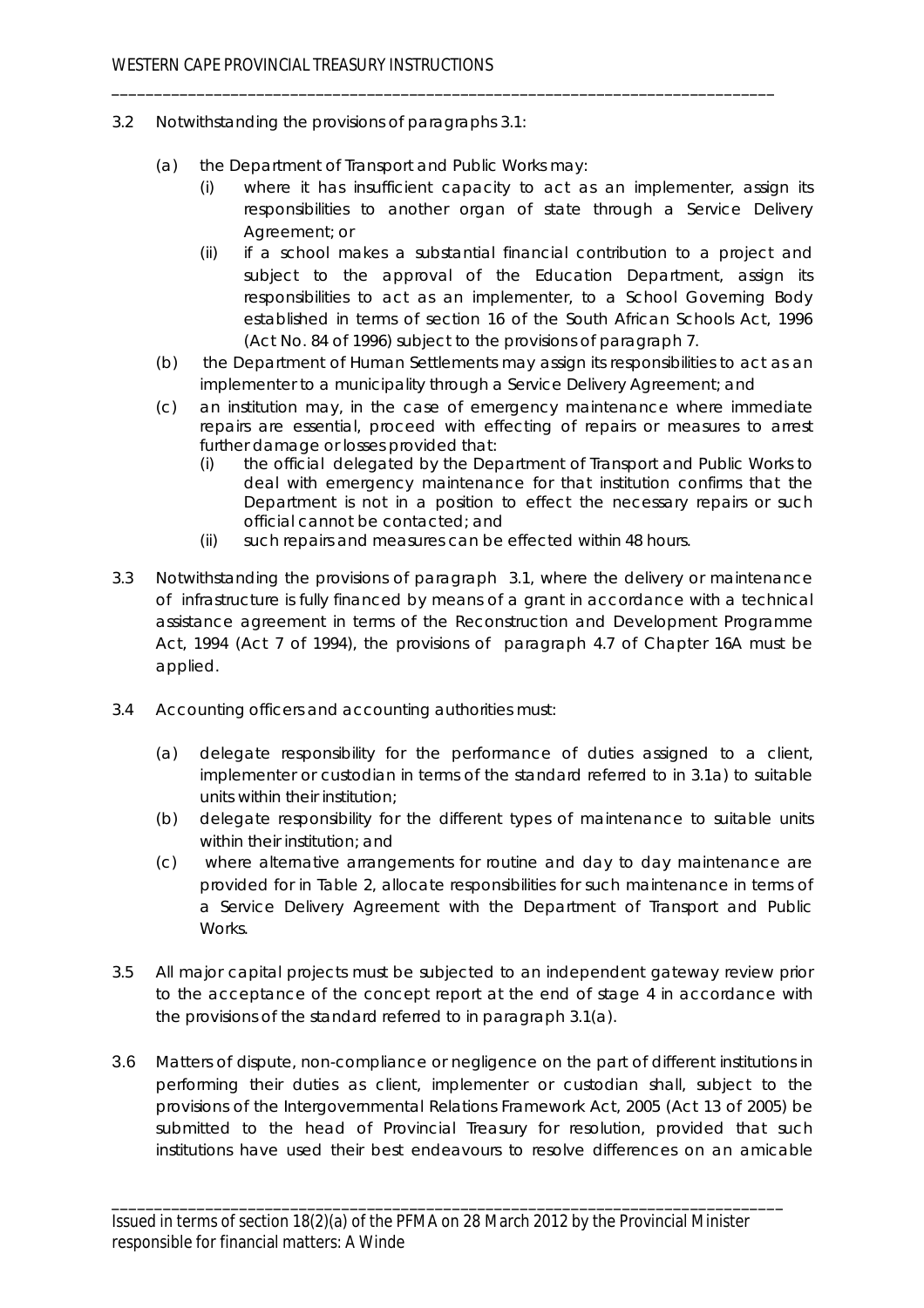basis. The head of Provincial Treasury shall in the first instance mediate between the two institutions. Should the process of mediation prove unsuccessful and not result in resolution, the Provincial Treasury will take on the role of arbitrator, and render a decision which shall be final and binding upon the institutions.

\_\_\_\_\_\_\_\_\_\_\_\_\_\_\_\_\_\_\_\_\_\_\_\_\_\_\_\_\_\_\_\_\_\_\_\_\_\_\_\_\_\_\_\_\_\_\_\_\_\_\_\_\_\_\_\_\_\_\_\_\_\_\_\_\_\_\_\_\_\_\_\_\_\_\_\_\_\_

# **4 CONSTRUCTION PROCUREMENT SYSTEM**

- 4.1 Accounting officers and accounting authorities must in order to serve their construction procurement needs either:
	- (a) establish and implement a construction procurement system in accordance with the relevant provisions of the Provincial Treasury Standard for a Construction Procurement System; or
	- (b) make use of a framework agreement put in place by the Department of Transport and Public Works.
- 4.2 Notwithstanding the provisions of paragraph 4.1:
	- (a) a procurement system established in terms of Chapter 16A may be applied where the value of a transaction is less than R30 000 including VAT;
	- (b) an institution may in the case of emergency repairs dispense with the calling for quotations or competitive tenders where immediate repairs are essential;
	- (c) goods and equipment procured through the construction procurement system which are stored prior to being issued to an institution's officials or to contractors must following their receipt be subject to the applicable provisions of paragraph 8 of Chapter 16A; and
	- (d) the construction procurement system may be applied to the provision of temporary facilities and to goods or services necessary for a new facility as delivered to be occupied and used
- 4.3 Accounting officers and accounting authorities must designate persons to undertake actions and perform activities in accordance with Annexure B of the Provincial Treasury Standard for a Construction Procurement System.
- 4.4 Quality may be evaluated in tender offers together with preference points system as other objective criteria in terms of section 2(1)(f) of the Preferential Procurement Policy Framework Act, 2000 (Act No 5 of 2000) in accordance with the provisions of the Standard for Uniformity in Construction Procurement issued in terms of the Construction Industry Development Board Act, 2000 (Act 38 of 2000).

# **5 SUPPLY CHAIN MANAGEMENT UNITS**

5.1 The supply chain management unit must be established within the office of the institution's chief financial officer, unless determined otherwise by the Provincial Treasury.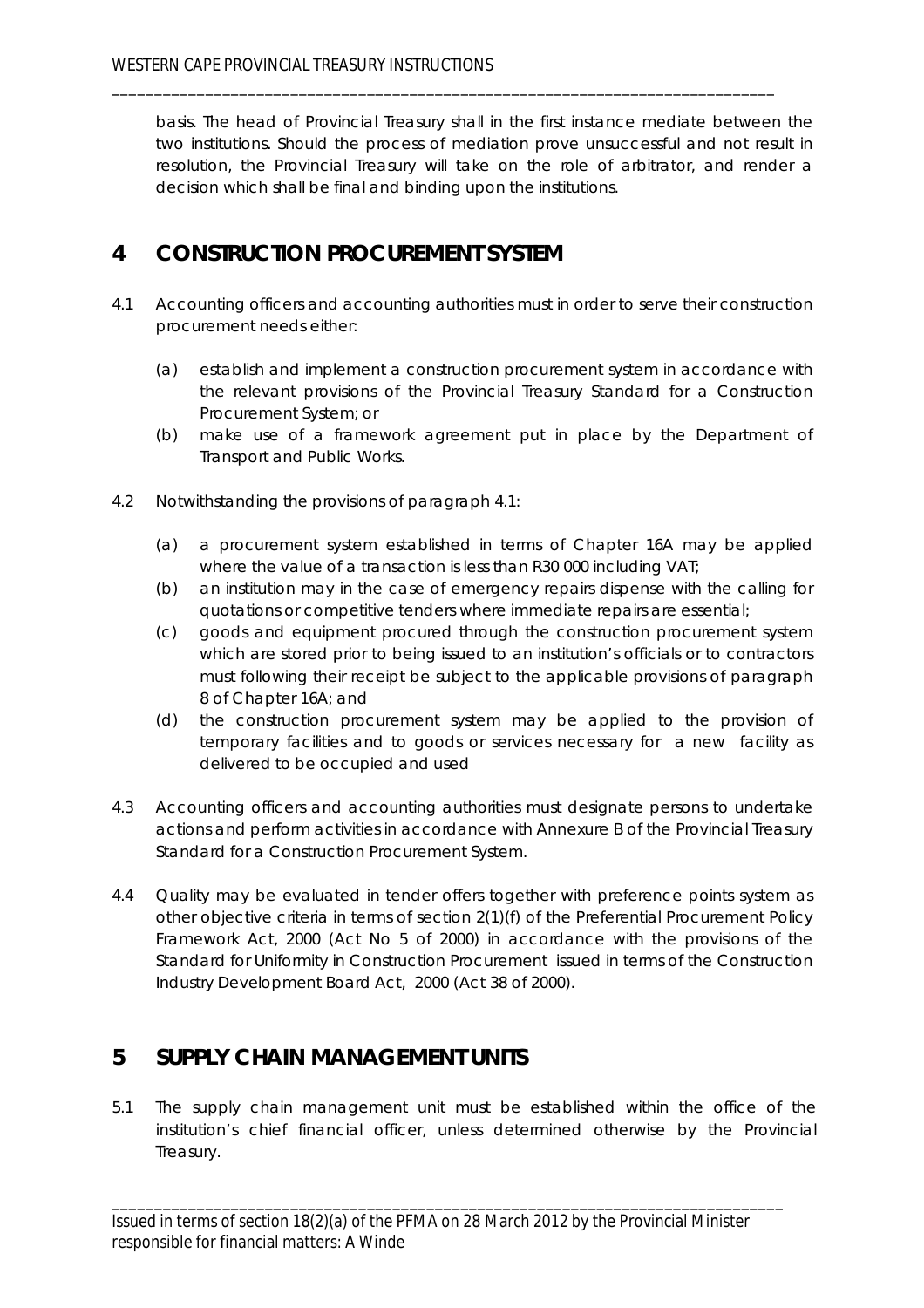- 5.2 The supply chain management unit must:
	- (a) execute certain activities relating to the construction procurement process in accordance with the provisions of the standard referred to in paragraph 4.1(a);

- (b) render assistance and, where appropriate, administrative support to the line function managers and other officials in the performance of their supply chain management responsibilities;
- (c) measure the performance of the supply chain in terms of areas such as effectiveness, potential efficiency gains, weaknesses in performance, quality and value for money and identify corrective actions or interventions to improve performance;
- (d) co-ordinate and manage the interface between the institution and provincial treasury in the implementation of these instructions;
- (e) collate and compile reports to the accounting officer or accounting authority and provincial treasury;
- (f) ensure that management, control and accountability is maintained through comprehensive objective assessments;
- (g) enforce the regulatory framework for supply chain management within the institution;
- (h) perform internal controls function for the supply chain; and
- (i) identify, treat and report occurrences of fraud, corruption, collusion and abuse of the supply chain system.

### **6 REQUIRED COMPETENCIES AND TRAINING**

- 6.1 The accounting officer or accounting authority must ensure that officials employed for the delivery and maintenance of infrastructure and in the supply chain management unit possess the necessary knowledge (general and specific) and skills as set out in their institution's approved job descriptions which are reviewed every three years and are fully capacitated to fulfil their responsibilities.
- 6.2 Institutions must determine their training requirements to address institutional needs. The Provincial Treasury may facilitate such training.
- 6.3 The accounting officer or accounting authority must ensure that sufficient funding is available on the institution's training budget to address institutional needs.

# **7 DELIVERY OF INFRASTRUCTURE THROUGH SCHOOL GOVERNING BODIES**

7.1 A Service Delivery Agreement must be entered into between the Department of Transport and Public Works, the Education Department and a School Governing Body where a School Governing Body acts as an implementer pursuant to paragraph 3.2(b)(ii). Such an agreement must as a minimum: